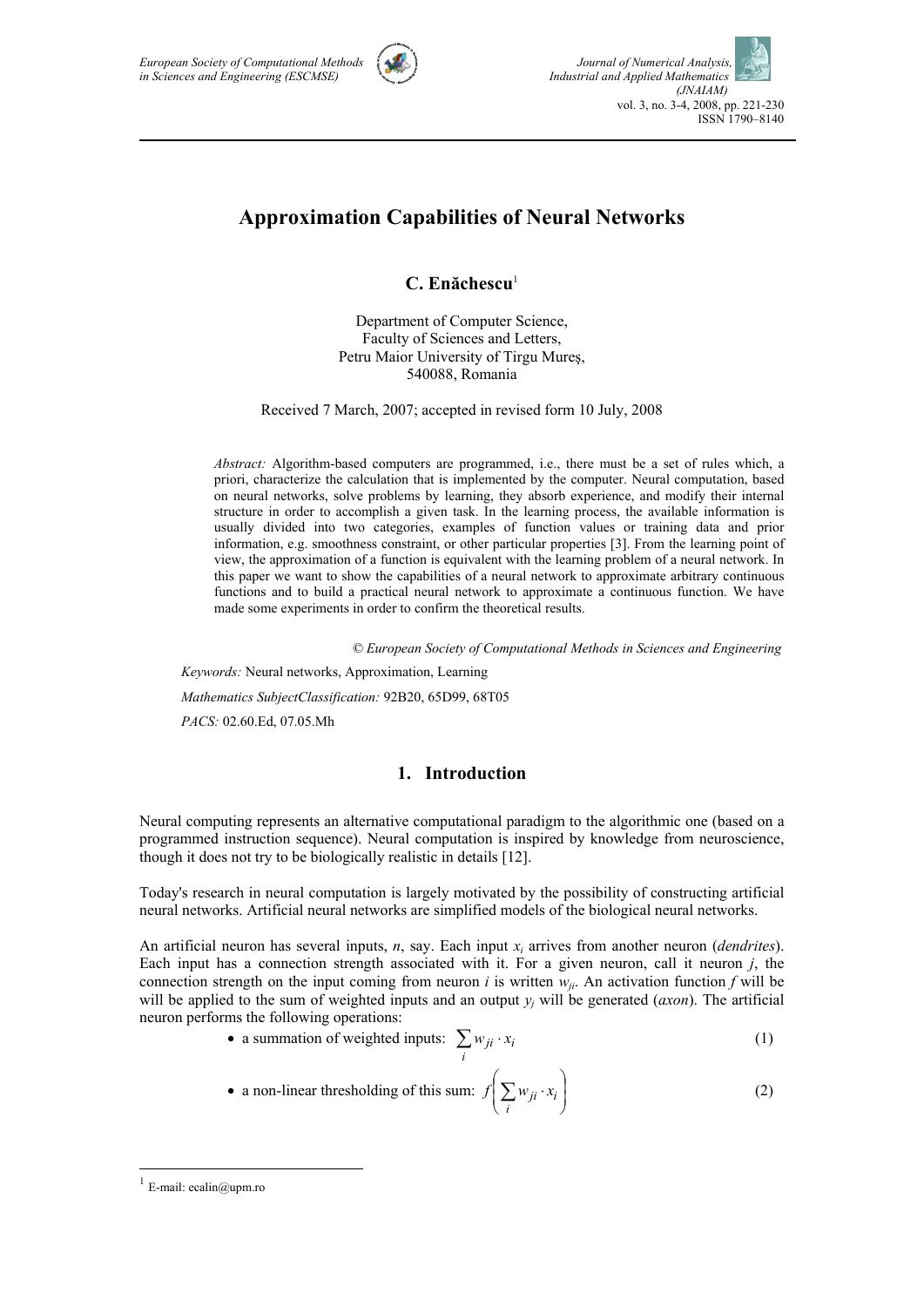• the output of this neuron, *j*, is: 
$$
y_j = f\left(\sum_i w_{ji} \cdot x_j\right)
$$
 (3)

We will deal with neural networks organized in layers, where the information is transmitted forward from the first layer until the last layer. These types of feed forward multilayer neural networks are called MLP (Multi Layer Perceptrons [6]).

MLP learn in a supervised manner [4]. Learning represents the process where the input patterns are presented repeatedly and the weights are adjusted according to a learning algorithm, which in this supervised case, takes into consideration the quantitative difference between the target output and the current output. The supervised learning of the neural network uses a training set has the following form:

$$
T = \{ (\mathbf{x}_i, \mathbf{z}_i) \mid i = 1, 2, \dots, N \}
$$
\n
$$
(4)
$$

 $z_i \in \mathbb{R}^m$  is the *m*-dimensional target vector that is provided by a trainer. *N* ∈*N* is a constant that represents the number of samples used for training. Usually the training set *T* is obtained from a probabilistic known distribution or from another active procedure [6].

Using the probabilistic distribution the trainer selects a certain input vector  $x_i$ , and provides the appropriate target vector  $z_i$ . The learning algorithm will compute the difference between the output generated by the neural network  $y_i$  and the desired target vector  $z_i$ , which will represent the error signal:

$$
e_i = y_i - z_i, i = 1, 2, ..., N
$$
 (5)

The signal error is used to adapt the synaptic weight  $w_{ij}$  using a gradient descendent strategy [10]:

$$
w_{ji} = w_{ji} + \eta \frac{\partial E}{\partial w_{ji}} \tag{6}
$$

where  $\eta \in (0,1)$  is the learning rate, controlling the descent slope on the error surface which is corresponding to the *learning error* function *El*:

$$
E_i = \frac{1}{2} \sum_{i=1}^{N} (y_i - z_i)^2
$$
 (7)

A set  $O \subset T$  of samples which haven't been used in the training phase will be used to measure the ability of the neural network to generalize. The error  $E<sub>g</sub>$  will represent the generalization error:

$$
E_g = \frac{1}{2} \sum_{y,z \in Q} (y - z)^2
$$
 (8)

## **2. Neural Networks versus Approximation Theory**

The approximation theory deals with the problem of approximating or interpolating a continuous, multivariate function  $f : \mathbb{R}^n \to \mathbb{R}^m$  by an approximating function  $F_W$  having a fixed number of parameters  $W = (w_1, w_2, ..., w_p) \in \mathbb{R}^p$ . For a choice of a specific approximating function *F*, we want to find the set *W* of parameters that provides the best possible approximation of *f* on the set of examples.

From this point of view, the approximation of a function is equivalent with the learning problem for a neural network.

In this paper we want to show the capabilities of a neural network to approximate arbitrary continuous functions. In the same time we will analyze the "best approximation property" of the neural networks and build a practical neural network to approximate continuous functions.

#### **2.1. Neural Networks are Universal Approximators**

The questions which arise is whether MLP neural networks are in fact inherently limited to approximate only some special class of functions or they are universal approximators. This approach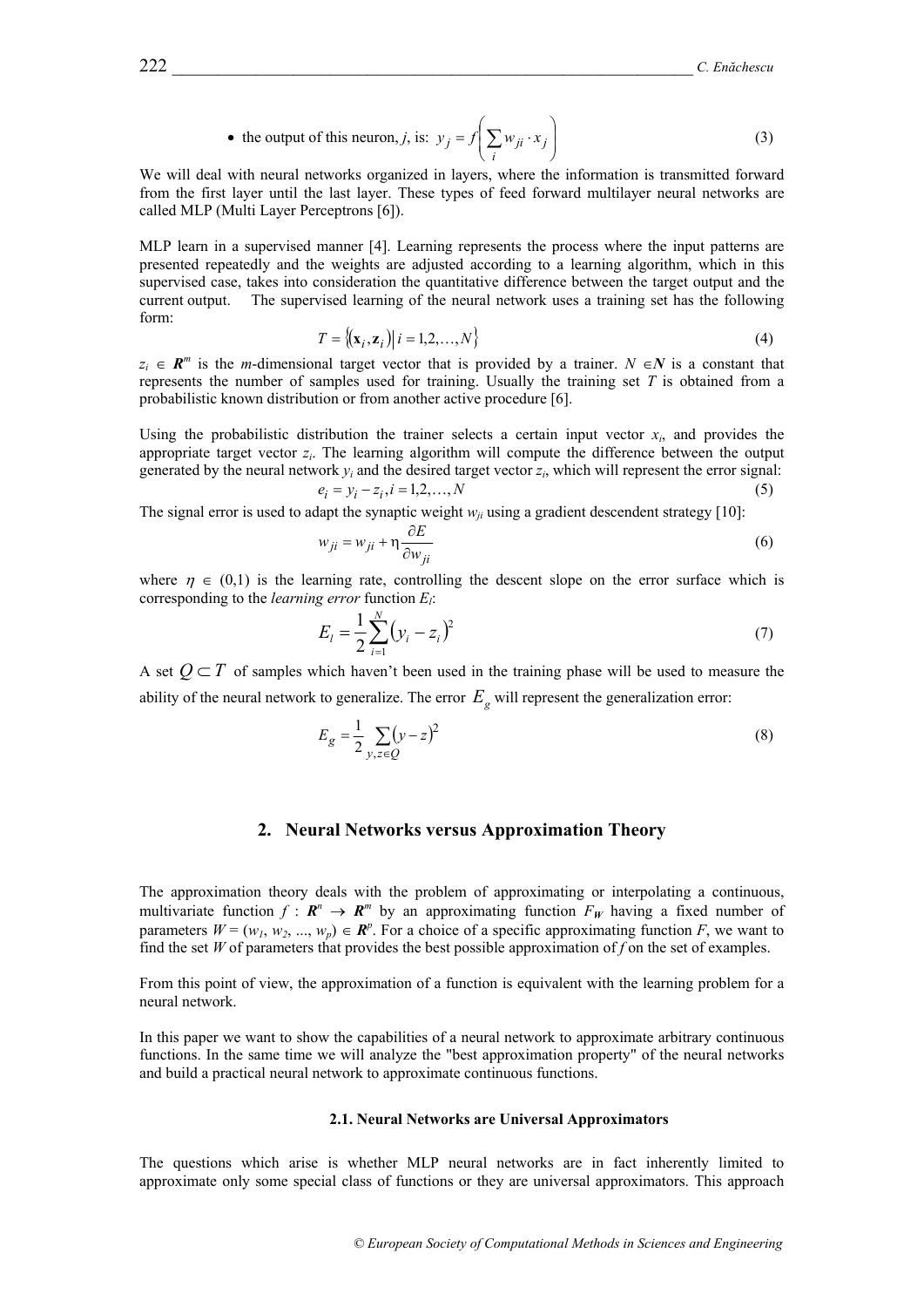prompts a natural problem that has to be solved if we want to construct a multilayer feed forward neural network [13]. Given a function *f*, is it possible to approximate this given *f* function with a given  $\varepsilon$  precision?

In the literature we can find many important results concerning the capability of the neural networks to be universal approximators [4], [9], [11], [14], [17], [19], [21].

The approximation problem can be formulated formally as:

if  $f: X \subseteq R^n \to R^m$  is a continuous function, *d* is an Euclidean distance, and  $F_W: R^n \to R^m$  is an approximation function that depends continuously on  $W \in \mathbf{P}$ , determine the parameters  $W^*$ , such that:  $d[F_{W^*}(x), f(x)] \le d[F_W(x), f(x)](\forall)W \in P$  (9)

A solution to this problem, if it exists, is said to be *a best approximation*. Typical results deal with the possibility, given a network, of approximating any continuous function arbitrarily well. In mathematical terms this means that the set of functions that can be computed by the network is dense. We can built neural networks such the corresponding set of approximating function is dense in C[*R*]. We will consider the following general neural network:

- an input layer with  $n$  input neurons;
- a hidden layer with *N* hidden neurons and the activation functions  $H_i$ ;
- an output layer having only one output neuron<sup>2</sup> with the identity function  $1_x(x) = x$  as activation function;
- the input neurons are connected to the hidden neurons by the weights  $W_i \in \mathbb{R}^n$ ;
- the hidden neurons are connected to the output neuron by the weight  $k_i \in \mathbb{R}$ ;

The class of approximating functions corresponding to it is:

$$
F = \{ f \in C[U] \mid f(x) = \sum_{i=1}^{N} k_i \cdot H_i(x;W_i), U \subseteq R^n, H \in C[U], N \in \mathbb{N} \}
$$
(10)

The Stone-Weierstrass [2] theorem can be used to show that certain network architectures possess the universal approximation capability.

*Theorem (Stone-Weierstrass):* Let domain *U* be a compact space of *n* dimensions, and let *F* be a set of continuous real-valued functions on *U*, satisfying the following criteria:

(C1) Identity Function: The constant function  $f(x) = 1$  is in *F*;

 $\overline{a}$ 

(C2) Separability: For any two points  $x_1 \neq x_2$  in *U*, there is a function  $f \in \mathbf{F}$  such that  $f(x_1) \neq f(x_2)$ ;

(C3) Algebraic closure: if  $f, g \in F$ , then  $fg, af+bg \in F(\forall)$  a,  $b \in R$ ; Then *F* is dense in C[*U*], the set of continuous functions on *U*.

In other words,  $(\forall)$   $\varepsilon > 0$  and  $(\forall)$   $g \in C[U]$   $(\exists)$   $f \in F$  such that  $|g(x) - f(x)| < \varepsilon$ .

#### **2.2. Neural Networks and the Best Approximation Theory**

We can give an informal formulation of the approximation problem: given a function  $f \in F$ , and  $A \subset F$ , find the element  $a \in A$  that is the "closest" to *f*.

In order to give a mathematical meaning to the approximation problem, we will introduce some definitions [8]:

*Definition 1:* Given  $f \in \mathbf{F}$  and  $A \subseteq \mathbf{F}$ , we call the distance of  $f$  from  $A$  as  $d(f, A) = \inf_{a \in A} ||f - a||$ 

*Definition 2:* If there exist  $\inf_{a \in A} ||f - a||$  and there exist  $a_0 \in A$  such that  $||f - a_0|| = d(f, A)$ , then  $a_0$  is said to be a best approximation to *f* from *A*.

*Definition 3:* A set *A* is called an existence set if, to each  $f \in F$  there is at least one best approximation to *f* from *A*.

<sup>&</sup>lt;sup>2</sup> Because a mapping *f:*  $R^n \to R^m$  can be computed by *m* mappings  $f_i: R^n \to R$ ,  $i=1,2,...,m$  it is sufficient to focus on networks with one output neuron only.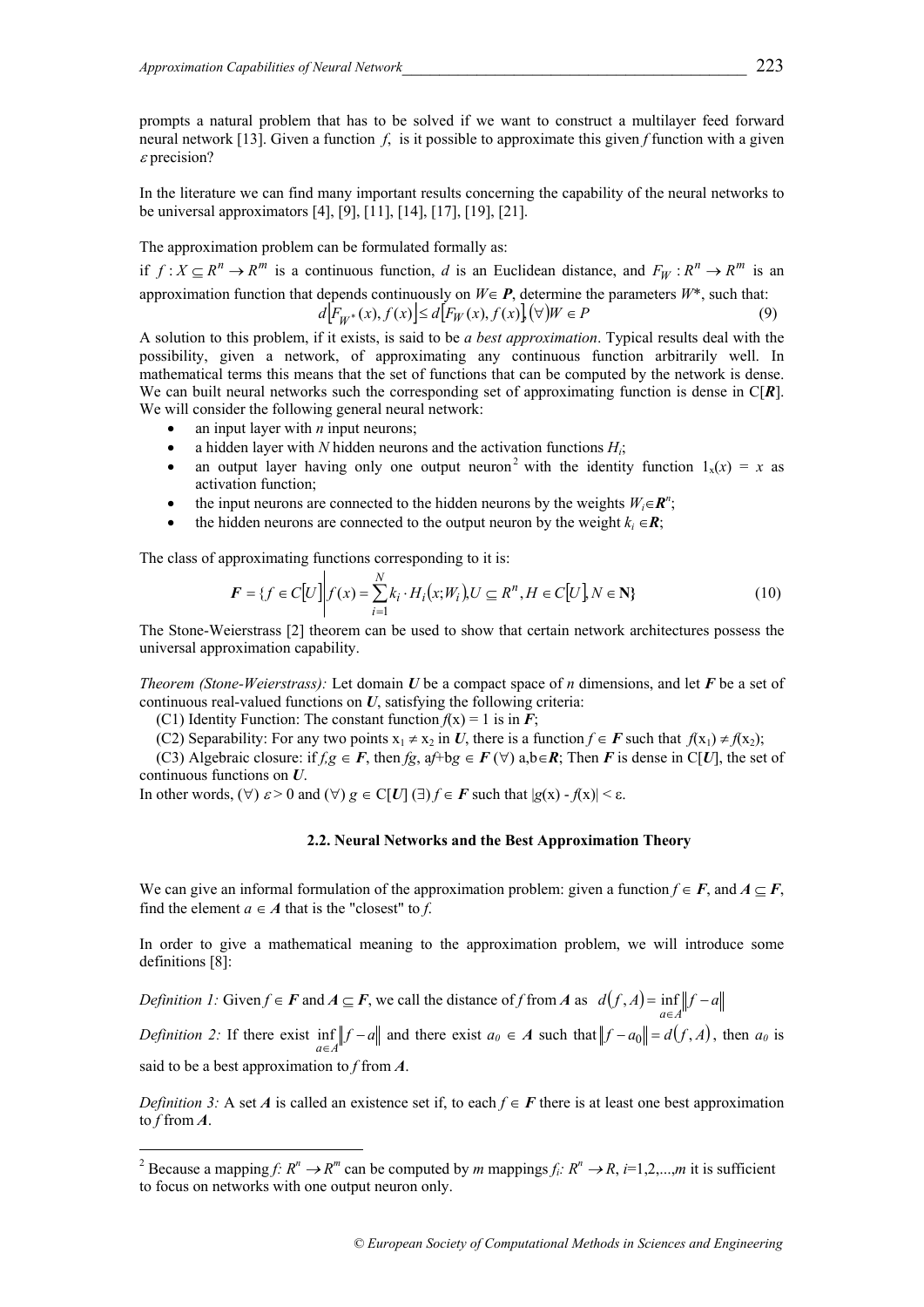*Definition 4:* A set *A* is called an uniqueness set if, to each  $f \in F$  there is at most one best approximation to *f* from *A*.

*Definition 5:* A set *A* is called a Cebysev set<sup>3</sup> if, to each  $f \in F$  there is one and exactly one best approximation to *f* from *A*.

The precise formulation of the approximation problem is: given  $f \in F$  and  $A \subset F$  find a BA (Best Approximation) to *f* from *A*.

Following the ideas presented in [8] we will show some simple properties of the existence sets, and to try to apply these results to network architectures.

*Proposition 1:* Every existence set is closed.

*Proposition 2:* Let *A* be a compact set in a metric space *F*. Then *A* is an existence set.

We will try to apply these simple results to MLP neural networks. From the approximation theory point of view, a MLP neural network is a representation of a set *A* of parametric functions, and the learning algorithm corresponds to the search of the BA to some target function *f* from *A*.

Since the approximating functions associated with MLP networks with one hidden layer does not have the BA property [8], it is natural to ask whether it is possible to build neural networks which posses this property.

The answer is positive, and is based on the regularization theory [23], the connection between this theory and the neural networks being presented in [21].

Regularization techniques typically impose smoothness constraints on the approximating set of functions. It can be argued that some form of smoothness is necessary to allow meaningful generalization in approximation type problems. A similar argument can also be used in the case of classification where smoothness involves the classification boundaries rather than the input-output mapping itself.

Our use of regularization, which follows the classical technique, introduced by Tikhonov [22], [23], identifies the approximating function as the minimum of a cost functional that includes an error term

 $(z_i - y_i)^2$ 2  $\frac{1}{2}\sum_{i}^{2}(z_i \sum_i (z_i - y_i)^2$  and a smoothness functional  $\frac{1}{2}\Phi[f]$ , usually called a stabilizer.

In the Bayesian interpretation [6] of regularization the stabilizer corresponds to a smoothness prior, and the error term to a model of the noise in the data (usually Gaussian and additive).

Suppose that the training set  $T = \{(x_i, z_i) | i = 1, 2, ..., N\}$  has been obtained by random sampling of a function *f*, belonging to some space of functions  $X$  defined on  $\mathbb{R}^n$ , in the presence of noise, and suppose we are interested in recovering the function *f*, or an estimate of it, from the set of data *T*. This problem is clearly ill-posed [18], since it has an infinite number of solutions. In order to choose one particular solution we need to have some a priori knowledge of the function that has to be reconstructed. The most common form of a priori knowledge consists in assuming that the function is smooth, in the sense that two similar inputs correspond to two similar outputs.

The main idea underlying regularization theory is that the solution of an ill-posed problem can be obtained from a variational principle [22], which contains both the data and prior smoothness information. Smoothness is taken into account by defining smoothness in such a way that lower values of the functional correspond to smoother functions.

 $\overline{a}$ 

 $3$  A Cebysev set is a existence set and a uniqueness set.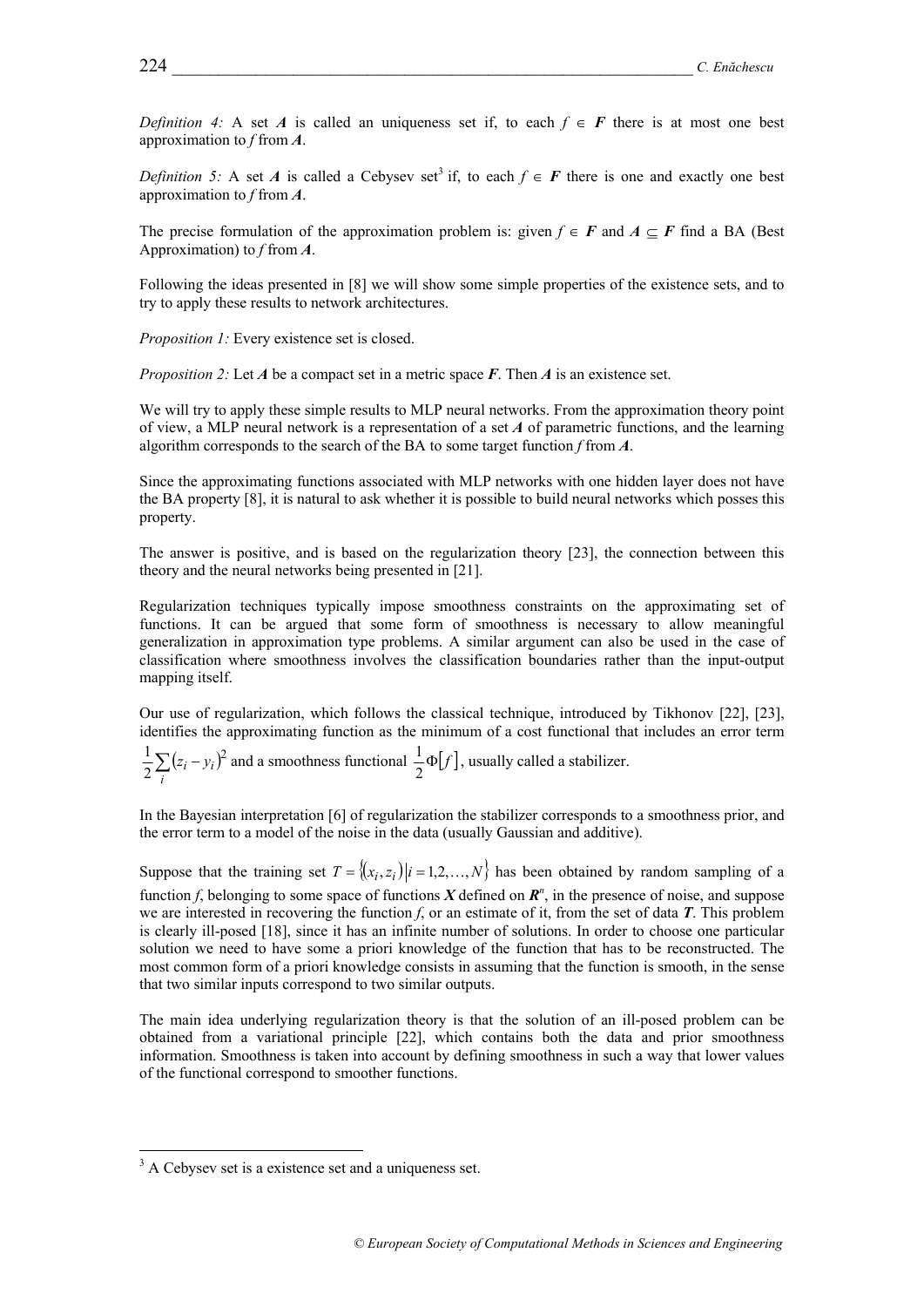Since we look for a function that is simultaneously close to the data and also smooth, it is natural to choose as a solution of the approximation problem the function that minimizes the following functional [5]:

$$
H[f] = \frac{1}{2} \sum_{i} (y_i - z_i)^2 + \frac{1}{2} \lambda \Phi[f]
$$
 (11)

where  $\lambda$  is a positive number that is usually called the regularization parameter. The first term is enforcing closeness to the data, and the second smoothness, while the regularization parameter controls the trade off between these two terms. It can be shown that, for a wide class of functionals, the solutions of the minimization of the functional (11) all have the same form [9].

We first need to give a more precise definition of what we mean by smoothness and define a class of suitable smoothness functional. We refer to smoothness as a measure of the oscillatory behavior of a function. Therefore, within a class of differentiable functions, one function will be said to be smoother than another one if it oscillates less. If we look at the functions in the frequency domain, we may say that a function is smoother than another one if it has less energy at high frequency (smaller bandwidth) [10].

First high-pass filtering the function, and then measuring the power, that is the  $L_2$  norm, of the result, can measure the high frequency content of a function. In formulas, this suggests defining smoothness functional of the form:

$$
\Phi[f] = \int_{\mathbf{R}^n} ds \frac{\left| \widetilde{f}(\mathbf{s}) \right|^2}{\widetilde{G}(\mathbf{s})}
$$
(12)

where  $\sim$  indicates the Fourier transform,  $\frac{1}{\widetilde{G}}$  is some positive function that falls to zero as  $\|s\| \to \infty$  (so

that  $\frac{1}{\tilde{G}}$  is an high-pass filter) and for which the class of functions such that this expression is well defined is not empty [20].

Depending the choice we make with the function *G*, the regularization term  $\frac{1}{2}\Phi[f]$  can have or not a void null space. Therefore we can define an equivalence relation on the set of functions which are different relative to an element of the null space of the regularization term. The function that minimizes the functional (11) has the following form [21]:

$$
f(\mathbf{x}) = \sum_{i} w_i G(\mathbf{x}; \mathbf{x}_i) + p(\mathbf{x})
$$
\n(13)

where  $p(x)$  is a term belonging to the null space of the regularization term  $\frac{1}{2}\Phi[f]$ .

We make the following notation:  $\{\mu_{\alpha}\}_{\alpha=1}^k$  is a base of the *k*-dimensional null space of the regularization term  $\frac{1}{2}$   $\Phi[f]$ , and  $d_{\alpha}$  real constants, we have the following general solution:

$$
f(\mathbf{x}) = \sum_{i=1}^{N} w_i G(\mathbf{x}; \mathbf{x}_i) + \sum_{\alpha=1}^{k} d_{\alpha} \mu_{\alpha}(\mathbf{x})
$$
(14)

In practical application we can consider classes of stabilizers with void null space. Therefore, without reducing the generality of the solution of the minimization of functional (11), we can consider the following practical solution [6], [21]:

$$
f(\mathbf{x}) = \sum_{i} w_i G(\mathbf{x}; \mathbf{x}_i)
$$
 (15)

The solution (15) of the variational problem (11) has a simple interpretation in terms of a MLP neural network with one hidden layer [5]. Let's analyze the architecture of the neural network that corresponds to the solution function (15):

The architecture of the neural network corresponds to a neural network of the MLP type with one hidden layer:

• The input layer contains *n* input neurons, *n* representing the dimensionality of the input space  $\mathbf{x}_i = (x_i^{(1)}, x_i^{(2)}, \dots, x_i^{(n)}) \in \mathbb{R}^n$ .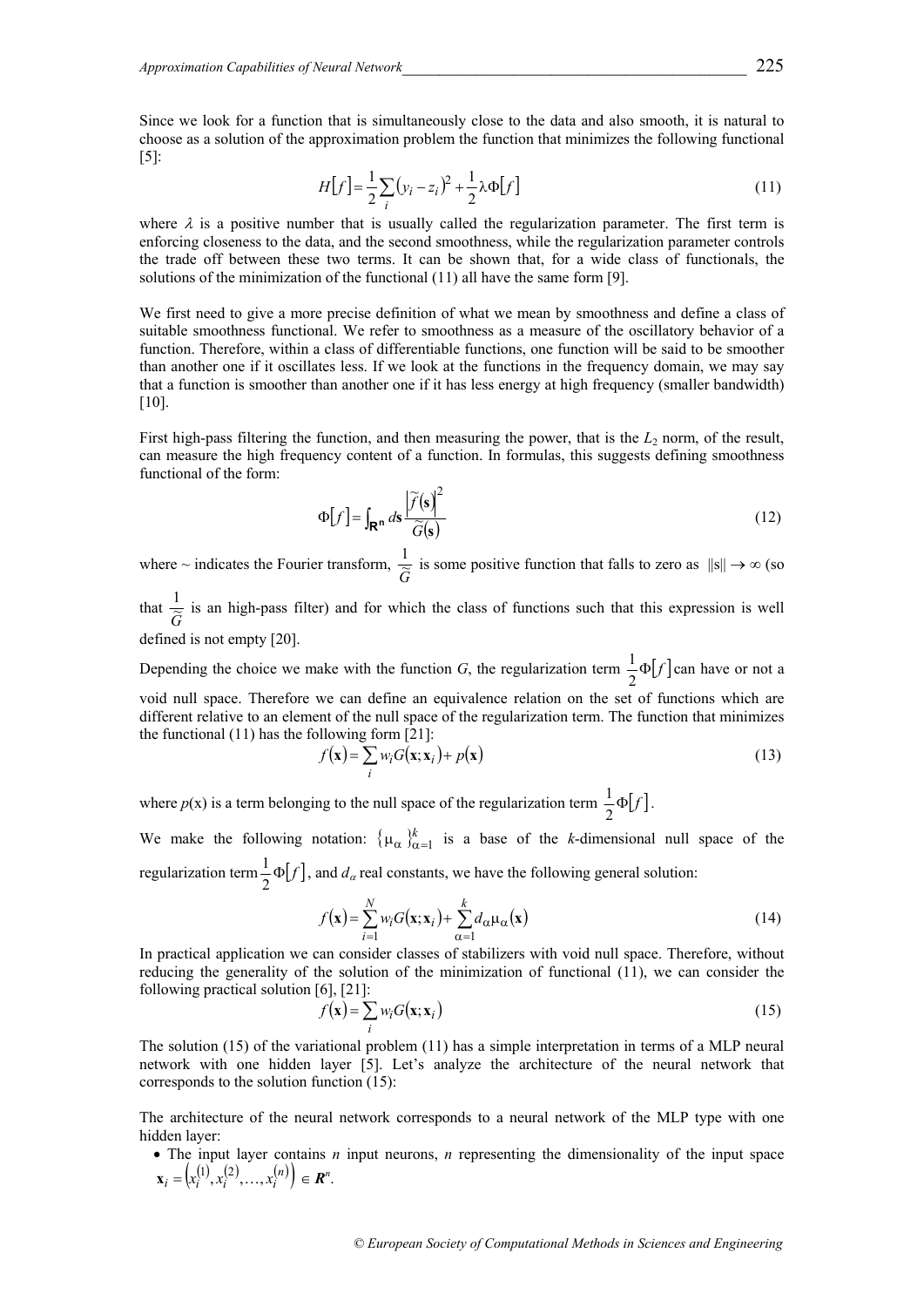2

⎞

 $x_i - x$ 

 $\big($ 

• The hidden layer having a number of hidden neurons equal to the dimension of the training set  $T = \{(\mathbf{x}_i, f(\mathbf{x}_i)) | i = 1, 2, ..., N\}$ . The activation functions of the hidden neurons are the Green functions  $G(x - x_k)$  [4]. The dimension of the hidden layer can be reduced using an unsupervised clustering algorithm [6];

• The output layer contains one single output layer having as activation function a linear function or a special weighted functions of the output values generated by the neurons in the hidden layer [1]; Synaptic weights:

• The weights between the input layer and the hidden layer are included in the form of the activation functions of the hidden neurons. These weights are not explicitly presented in the mathematical equation (15);

• The vector  $w = (w_1, w_2, ..., w_N)$  represents the weights between the hidden layer and the output layer.



Figure 1: Architecture of a neural network that corresponds to the solution function (15).

In some particular cases, the unknown parameters which correspond to the weight vector  $w$ , can be calculated using a straight forward computation [10]:

$$
w = (G + \lambda I)^{-1} z \tag{16}
$$

In practice, the computation (15) is unrealistic due to the requirement that the matrix  $(G + \lambda I)^{-1}$  should exist and because of the high computational complexity of the necessary calculations. For this reason, to avoid this high computational complexity, a dimensional reduction should be performed, with the goal to reduce the numbers of neurons in the hidden layer [6]. After this dimensional reduction, the weight vector *w* can be computed using a supervised learning strategy of Back Propagation type (gradient descendent) [12].

In the particular case of RBF (Radial Basis Function), we have  $G(||x-x_i||)$ ⎟ ⎟ ⎠  $\parallel$ ⎝  $-\left(\frac{\|x_i - \sigma_i\|}{\sigma_i}\right)$  $-x_i$ ||)=  $e^{(-0)^i}$  $G(x-x_i) = e^{-(x_i - x_i)}$ , and the solution of the approximation problem is then a linear superposition of radial Green's functions "centered" on the data points [16].

The approximated solution belongs to the following subset of *C*[*U*]:

$$
\Omega = \left\{ f \in C[U] \middle| f(x) = \sum_{i=1}^{N} k_i G(x; x_i), k_i \in R \right\} \tag{17}
$$

Our intention is to prove that the set  $\Omega$  has the BA property [8]. For this we will need to state the following property:

*Proposition 3*: The set  $\Omega$  is an existence set.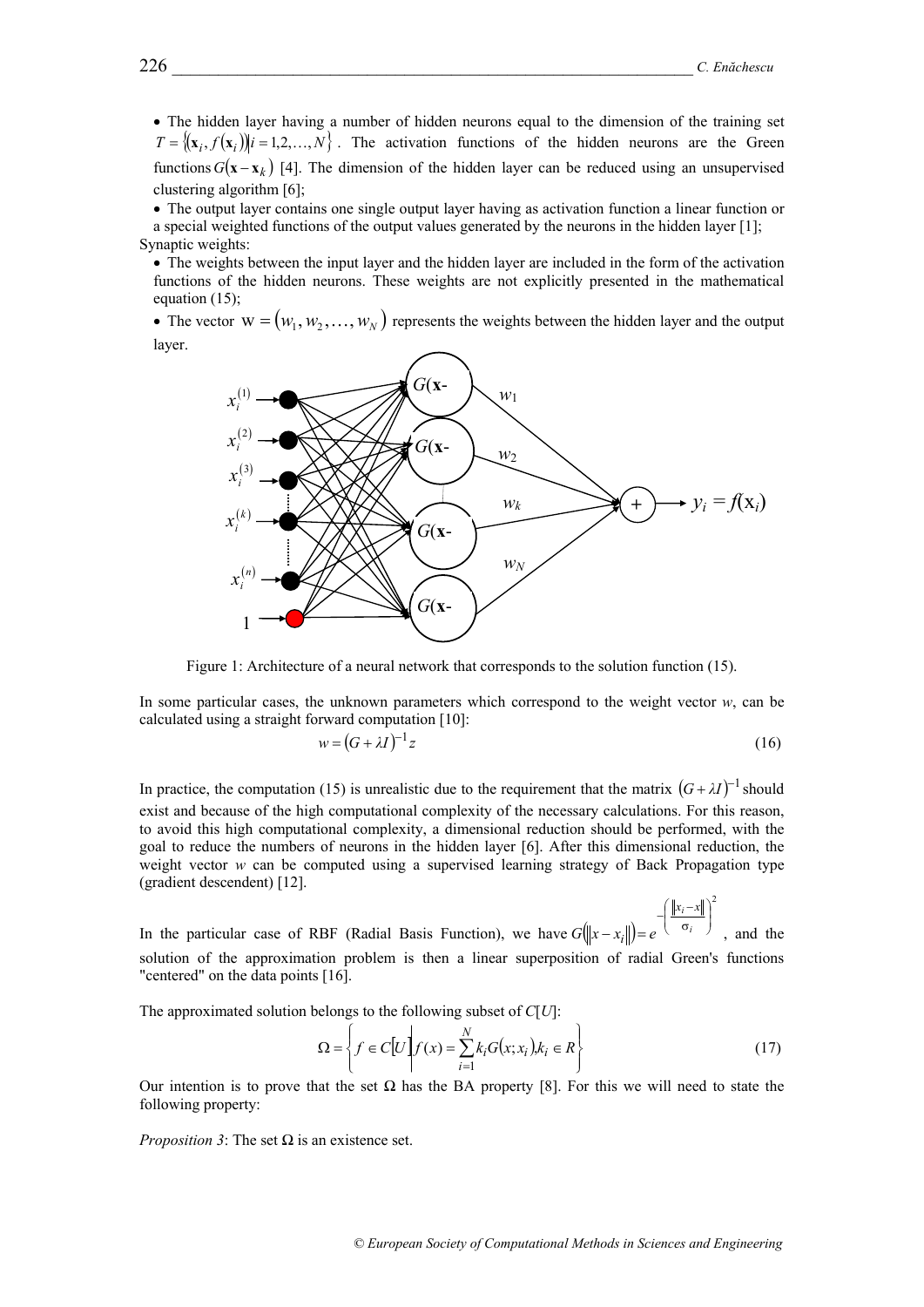In this way we are able to build a neural network which posses the BA property. We will have a neural network with an architecture like the one is presented in Figure 1, taking as activation functions for the neurons in the hidden layer  $H_i = G(x; x_i)$ ,  $i = 1, 2, ..., N$ .

## **3. Network Structure and Learning**

From the practical perspective the above solution is not feasible, because when the number of data points becomes large; the complexity of the network may become too high, being proportional to the number of data points.

So we will apply the following strategy:

- we will consider an approximation of the function  $f(x) = \sum$ = = *N i*  $f(x) = \sum k_i G(x; x_i)$ 1  $f(x) = \sum k_i G(x; x_i)$ , with the Gaussian radial

$$
f^*(x) = \sum_{i=1}^{K} k_i e^{-\left(\frac{\|m_i - x\|}{\sigma_i}\right)^2}
$$
 (18)

basis function:

where:  $K \ll N$ ;

 - *mi* is the mean value of the data inputs *xi* in a local neighborhood and is often referred to as the *i*-th centre or mean; These  $m_i$  values can be imagined to be centers of *n*-dimensional balls of radius  $\sigma_i$  that define regions of influence.

 $-\sigma_i$  is the receptive field width associated with the *i*-th region.

The learning algorithm for determining the parameters of the approximator *f\** is accomplished in two steps:

*Step1: K*-means clustering algorithm [6] is used to cluster the input data and thereby determine the centers  $m_i$  for the hidden neurons. The objective in the clustering phase is to locate  $K$  centers (corresponding to *K* hidden neurons). Once the centers are determined, the widths  $\sigma$ <sub>*i*</sub> are set using the nearest-neighbor heuristic:  $\sigma_i$  is set to the Euclidean distance from  $m_i$  to  $m_i$ , where  $m_i$  is the centre closest to *mi* (and distinct).

*Step2:* the weights  $k_i$  are trained using gradient descendent [10].

In this scheme the BA property is preserved while the computational complexity has been reduced with respect to the exact solution of the regularization problem.

#### **4. Simulations and experiments**

In order to study the properties of the RBF networks obtained as a theoretical result, we have implemented this type of neural network and we have studied the learning capabilities and the generalization capabilities.

We have taken in consideration as target function, to be approximated, the following function:

$$
F(x) = \frac{1}{x^2 + 0.01} + 100x + 20\sin(x)
$$
\n(19)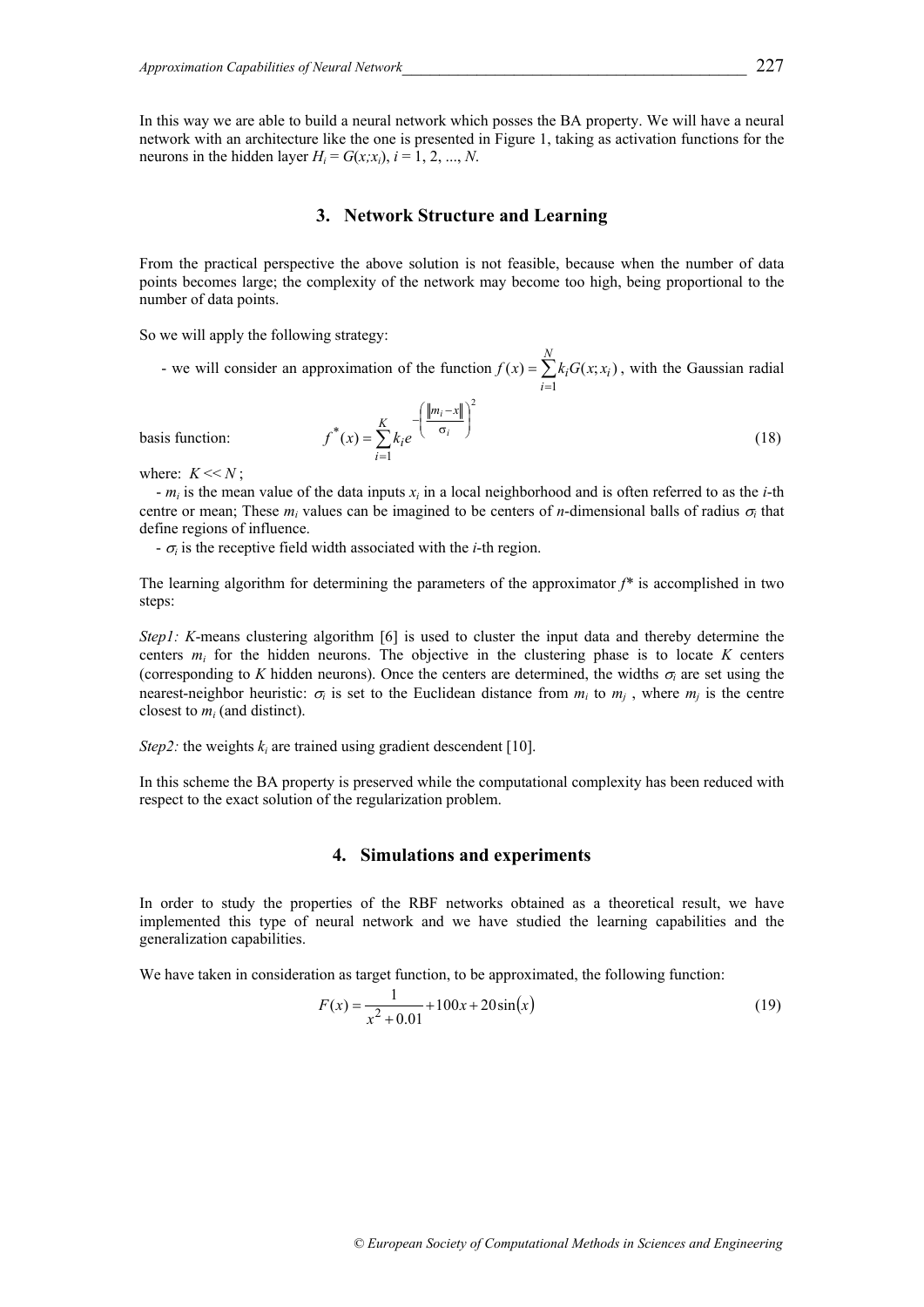

Figure 2: Simulation of the learning process: training set with 50 examples, target function (19), 5.000 epochs. Results  $E_l = 0.8400046229$ ,  $E_g = 0.02456050552$ .



Figure 3: Simulation of the learning process: training set with 50 examples, target function (19), 15.000 epochs. Results  $E_l = 0.244744266319$ ,  $E_g = 0.006297215819$ .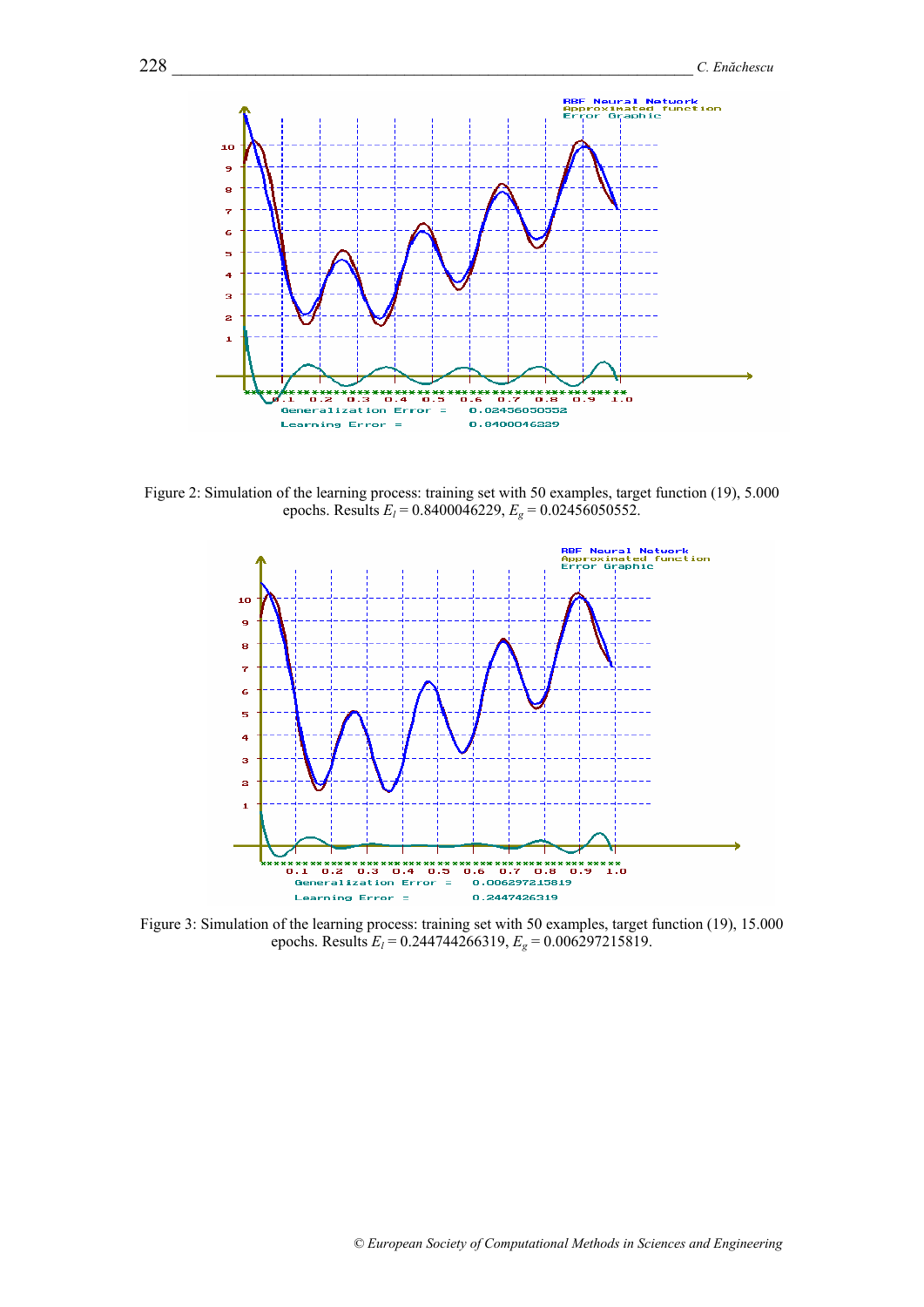

Figure 4: Simulation of the learning process: training set with 50 examples, target function (19), 25.000 epochs. Results *El* = 0.1574727744, *Eg* = 0.004022683017.

Some of the simulations regarding the learning capabilities of the RBF neural network, which is equivalent with the process of approximating the function (19), using as examples 50 points uniform distributed on the [0,1] interval.

| Nr. of epochs | $E_l$ Learning error | $Eg$ Generalization error | Activation function      |
|---------------|----------------------|---------------------------|--------------------------|
| 5000          | 0.8400046229         | 0.02456050552             | Gaussian                 |
| 10000         | 0.38664092           | 0.010000231               |                          |
| 15000         | 0.244744266319       | 0.006297215819            |                          |
| 25000         | 0.1574727744         | 0.004022683017            |                          |
| 5000          | 1.219456601          | 0.1661223741              | multi-quadratic inverse  |
|               |                      |                           | function                 |
| 10000         | 1.200011187          | 0.1680013331              |                          |
| 15000         | 1.119925620          | 0.1565290011              | $\overline{\phantom{0}}$ |
| 25000         | 0.956610098          | 0.1112432100              |                          |
| 5000          | 2.745756980          | 0.3488366621              | multi-quadratic function |
| 10000         | 2.001883509          | 0.2761120911              |                          |
| 15000         | 1.870343121          | 0.1135634901              |                          |
| 25000         | 1.100087623          | 0.9999234376              |                          |

Table1: Results of the simulations, describing number of epochs,  $E_l$  and  $E_g$  and the activation function.

### **References**

- [1] G. Bugmann, *Note on the use of Weight-Averaging Output Nodes in RBF-Based Mapping Nets*. Research Report CNAS-96-02, Centre for Neural and Adaptive Systems, University of Plymouth (1996).
- [2] N.E. Cotter, *The Stone-Weierstrass Theorem and Its Application to Neural Networks*. IEEE Transactions on Neural Networks*,* 4, 290-295 (1990).
- [3] C. Enăchescu, D, Rădoiu, O. Adjei, *Learning strategies using prior information*. IJICIS-International Journal of Intelligent Computing and Information Science, Vol. 5, Nr. 1, pp. 381-393 (2005).